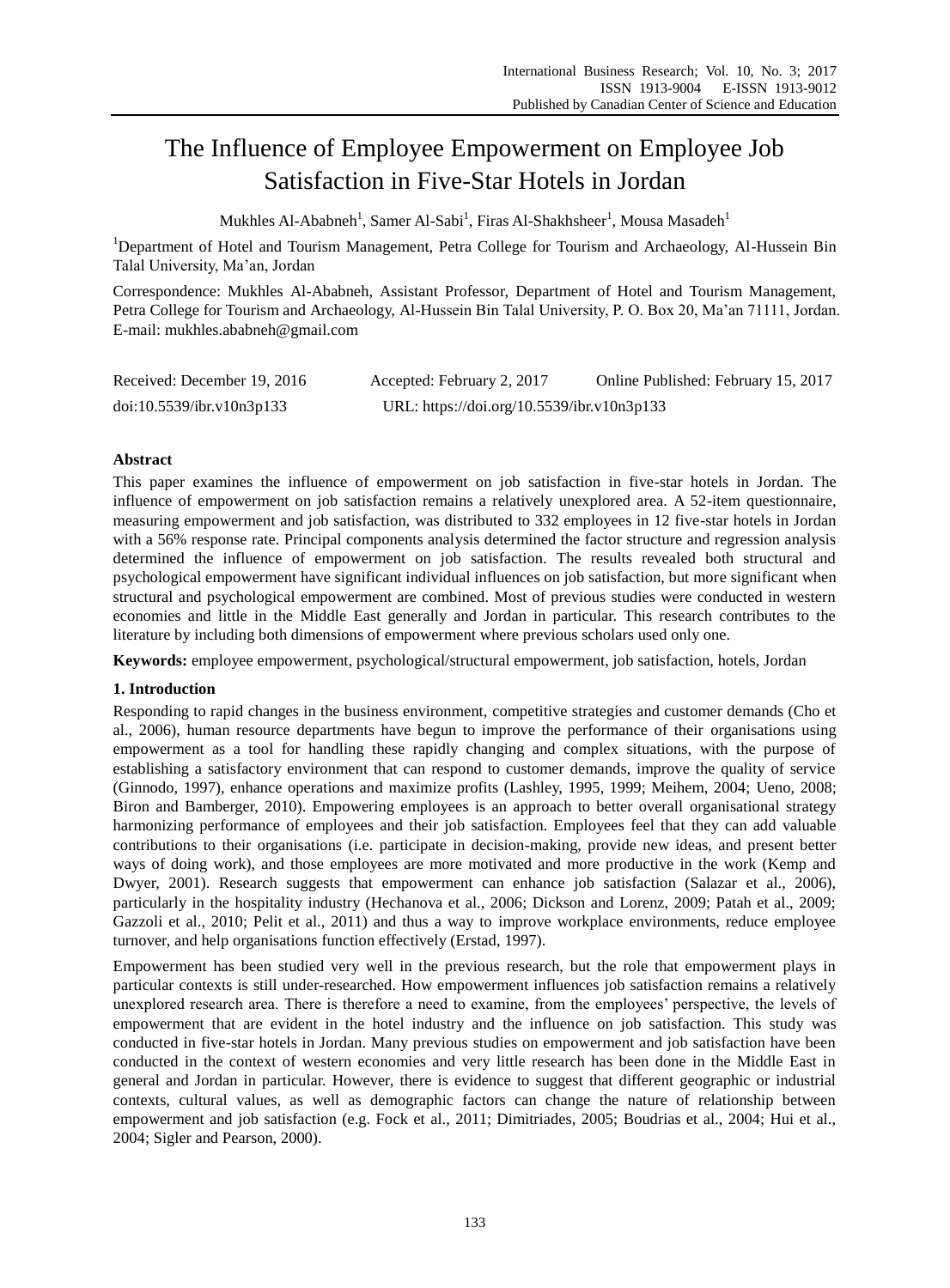# **2. Literature Review**

### *2.1 Empowerment*

Empowerment can be defined in different ways. It defined in a general definition as a collection of practices that consists of information sharing, employee autonomy, and delegation of authority (Randolph, 1995, 2000; Blanchard et al., 1999). Empowerment is seen by other scholars (e.g, Conger and Kanungo, 1988; Thomas and Velthouse, 1990; Zimmerman, 1990) as intrinsic task motivation, or as the process of decentralizing decision-making in an organisation (Brymer, 1991). However, most scholars agree that the key element of empowerment involves giving employee freehand on certain activities with the full responsibilities that come with it (Sashkin, 1984; Conger and Kanungo, 1988; Schlessinger and Heskett, 1991; Bowen and Lawler, 1992).Thus, empowerment was focus on empowering management practices (Mainiero, 1986; Bowen and Lawler, 1992) as a set of procedures and that involves empowering workers (Conger and Kanungo, 1988), and that requires eliminating the levels of hierarchy to get less direct supervision (Randolph, 1995).

Numerous studies have revealed that empowerment was applied in service organisations in different forms (e.g. Conger and Kanungo, 1988; Thomas and Velthouse, 1990; Spreitzer, 1992, 1995; Zimmerman, 1995). Scholars realised the need to distinguish between employees" feelings or perceptions of empowerment and management practices designed to empower employees (Thomas and Velthouse, 1990). Thus, the literature has confirmed two distinct dimensions of empowerment, namely: structural/relational empowerment and psychological/motivational empowerment (Eylon and Bamberger, 2000; Greasley et al., 2008).

### 2.1.1 Structural Empowerment

Structural empowerment can be defined as a management technique which involves the sharing and delegation of authority between managers and their employees (Kanter, 1983; Conger and Kanungo, 1988), and therefore employees and managers solving problems and taking decisions (Ginnodo, 1997). It is also defined as an organisational practice and structure that devolves power through information, knowledge, resources, skills development, support and responsibility (Eylon and Bamberger, 2000). Due to structural empowerment is seen differently by scholars in the literature, this study defines structural empowerment as "*the extent to which employees believe that they have been given the autonomy and authority to act independently deriving from aspects such as training, reward systems and management style*". Many scholars argued that structural empowerment consists of several dimensions rather than one dimension, namely: employees discretion (Bowen and Lawler, 1992; Rafiq and Ahmed, 1998), information sharing (i.e. confidence in the staff) autonomy, trust, rewards, responsibility, accountability, knowledge and resources (Bowen and Lawler, 1992; Rafiq and Ahmed, 1998; Eylon and Au, 1999; Eylon and Bamberger, 2000; Randolph and Sashkin, 2002; Seibert et al, 2004).

The application of empowerment in the service industry provides employees with different experiences and benefits (Lashley, 2001) that include fostering employees feelings of self-efficacy in highly confidence ways (Conger and Kanungo, 1988; Conger, 1989), providing employees with the necessary discretion and autonomy to produce successful service in general and to achieve customer satisfaction in particular (Bowen and Lawler, 1992; Ford and Fottler, 1995; Lashley, 1995) and this subsequently increases the success of organisation as a main concern by employees (Spreitzer, 1995). Thus, empowered employees in the hospitality industry are more committed to improving service quality (Lashley, 1995).

## 2.1.2 Psychological Empowerment

Conger and Kanungo (1988) defined psychological empowerment as a motivational concept of self-efficacy. While, Spreitzer (1995: p.1444) defined empowerment as "*a motivational construct manifested in four cognitions: meaning, competence, self-determination, and impact. Together, these four cognitions reflect an active rather than a passive, orientation to a work role*". Similarly, Lee and Koh (2001: p.686) presented an inclusive definition, they defined psychological empowerment as "*the psychological state of a subordinate perceiving four dimensions of meaningfulness, competence, self-determination and impact, which is affected by the empowering behaviours of the supervisor*".

Empowerment is a continuous variable, where employees feel they are empowered, and therefore psychological empowerment is more about employees" perceptions that hold about their roles in the organisation (Spreitzer, 1995). Moreover, psychological empowerment can be considered as a unidimensional construct (Conger and Kanungo, 1988) or multifaceted construct that includes a model focused on power practices in organisations to energise or internally motivate employees, and therefore psychological empowerment results from a set of four cognitive tasks related to the individual role: meaning, self-determination, impact and competence (i.e. self-efficacy) (Thomas and Velthouse, 1990).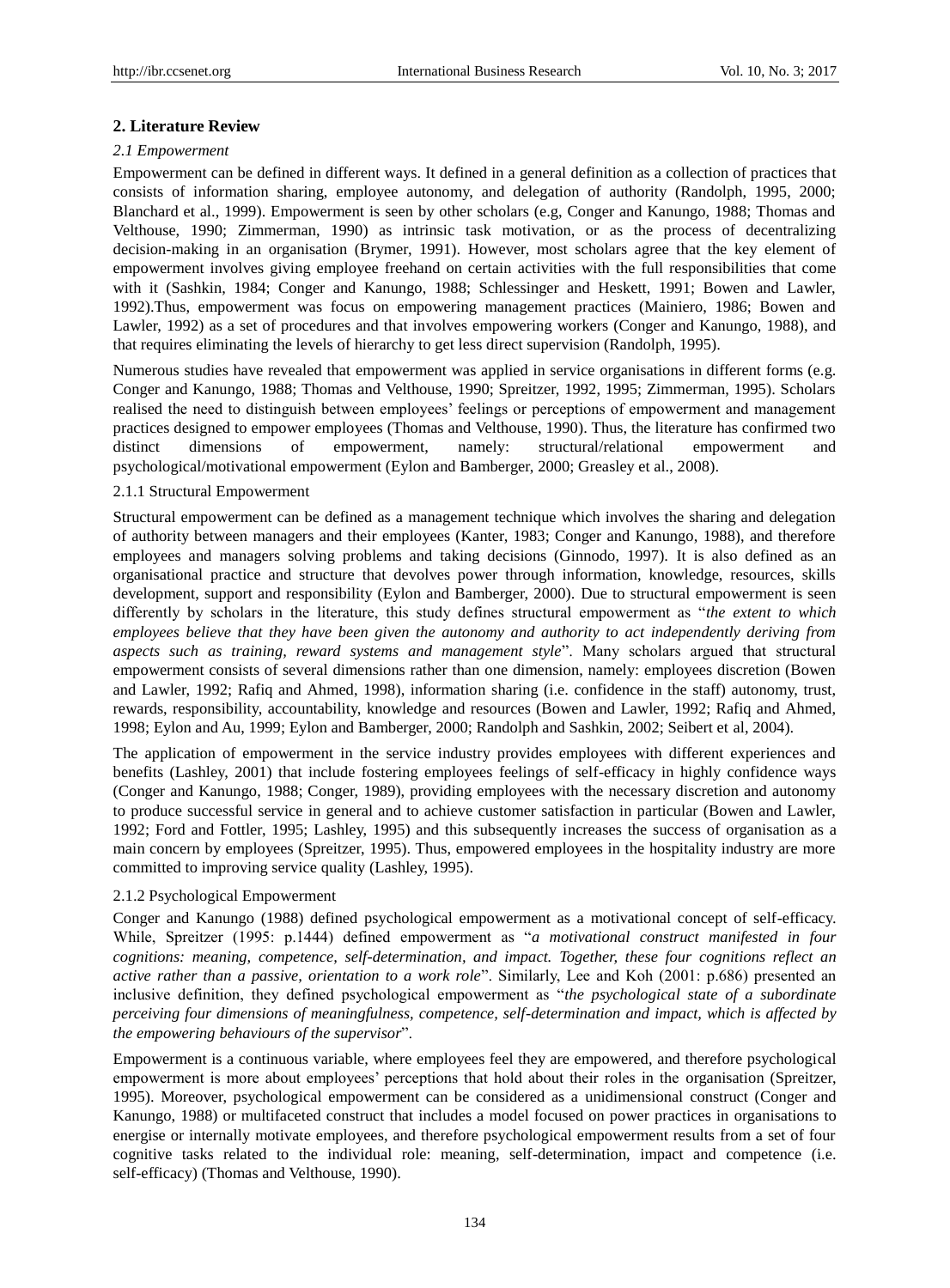Psychological empowerment consists of four dimensions were developed by (Spreitzer, 1995), namely: self-determination, competence, impact, and meaning. The dimension "self-determination" reflects autonomy (Bell and Staw, 1989), self-regulated, resilient, creative and more flexible (Deci and Ryan, 1985). The dimension of "competence" means self-efficacy to work effectively and is a belief that one feels able to perform work activities skilfully. The dimension of "impact" refers to the degree to which employees can influence strategic, management or operational results at work (Spreitzer, 1996). The dimension of "meaning" refers to a sense of meaning regarding the evaluation of specific tasks (Hackman and Oldham, 1980), or as "the engine of empowerment" (Spreitzer et al., 1997).Moreover, Spreitzer et al. (1997) found that each dimension has different effects on various work outcomes throughout different relationships with work outcomes. Thus, they concluded that the "*employees need to experience each of the empowerment dimensions in order to achieve effective and desirable outcomes*" (Spreitzer et al., 1997: p. 679). However, psychological empowerment is still a different concept as seen by scholars, for example, Spreitzer (1995) revealed that psychological empowerment is consists of four distinct dimensions in the manufacturing industry, whereas Kim and George (2005), and Al-Sabi (2011) found a two dimensional model of psychological empowerment in the service industry. These dimensions are "attitude" and "influence" which both reflect the four dimensions that developed by Thomas and Velthouse (1990) and Spreitzer (1995).

### *2.2 Job Satisfaction*

Hoppock (1935) introduced the concept of job satisfaction as employees" reactions or satisfaction physically and mentally toward the environment of work. Job satisfaction is defined by Locke (1976: p. 1300) as "*a pleasurable or positive emotional state resulting from one's job or job experiences*", or an employee's feelings and attitudes toward his/her job (Armstrong, 2003). It means also as an overall measurement of employees" working attitudes of reception, happiness, and pleasure in a job (Edward and Scullion, 1982). Job satisfaction is widely known as an employees" feeling toward their jobs, or employee's attitudes about different facets that related to the job (Robbins and Coulter, 1996; Armstrong, 2003). Furthermore, Armstrong (2003) explained that job satisfaction can be happened when employees have positive attitudes and feelings about their job, while job dissatisfaction can be happened when employees have negative attitudes and feelings about their job. Smith et al. (1969) confirmed that job satisfaction is the result of job's distinctive nature and other worker's feelings towards comparative jobs, comparative colleagues, work experiences, and competent levels.

The antecedents of job satisfaction can be categorised into two groups, namely: job environment factors, and individual factors. The both groups of job satisfaction antecedents work together, and therefore job satisfaction is determined by a combination of job environment factors and individual factors (Spector, 1985).While, Armstrong (2003) suggested other factors that led to job satisfaction such as intrinsic factors, individuals" work abilities, extrinsic factors, supervision"s quality, and social relationships in work. With reference to Locke (1976) and Spector (1997), the facets of job satisfaction were classified into four groups: rewards such as fringe benefits or pay, other people such as co-workers or supervisors, the organisation itself, and the nature of work itself.

Herzberg"s theory of job satisfaction and motivation at work consists of motivating factors and hygiene factors. Motivating factors include work itself, achievement, recognition, autonomy, responsibility and advancement; these motivating factors led to job satisfaction. Hygiene factors include salary, benefits, interpersonal relations, working conditions, supervision, company policies and management, and job security. The acceptable level of hygiene factors prevented job dissatisfaction, but the unacceptable level of these factors led to job dissatisfaction (Herzberg et al., 1959). It was found that hygiene factors were more common and dominant in the hospitality industry than in other industries, this can be refereed to some employees who are working in the hospitality industry start their jobs with low expectations of being able to satisfy their high needs (Mullins, 1998). Chitiris (1988) confirmed also that employees in the hospitality industry were more concerned with hygiene factors than motivating factors.

#### *2.3 Empowerment and Job Satisfaction*

Empowerment can have an important positive impacts on organisational performance, when it implemented successfully by reaching the organisation"s desired goals and expectations, and outcomes of employee such as motivation and job satisfaction. Thus, empowerment can play a significant role in enhancing job satisfaction. It provides a mechanism by which individuals and teams have the responsibilities for making decisions (Ford and Fottler, 1995), these responsibilities are considered as a positive means to enhance employees' creativity and productivity. Thus, the previous studies have highlighted the significant relationship between empowerment and job satisfaction (e.g. Fulford and Enz, 1995; Spreitzer, 1996; Hancer and George, 2003; Hechanova et al., 2006; Dickson and Lorenz, 2009; Patah et al., 2009; Gazzoli et al., 2010; Pelit et al., 2011). When employees perceived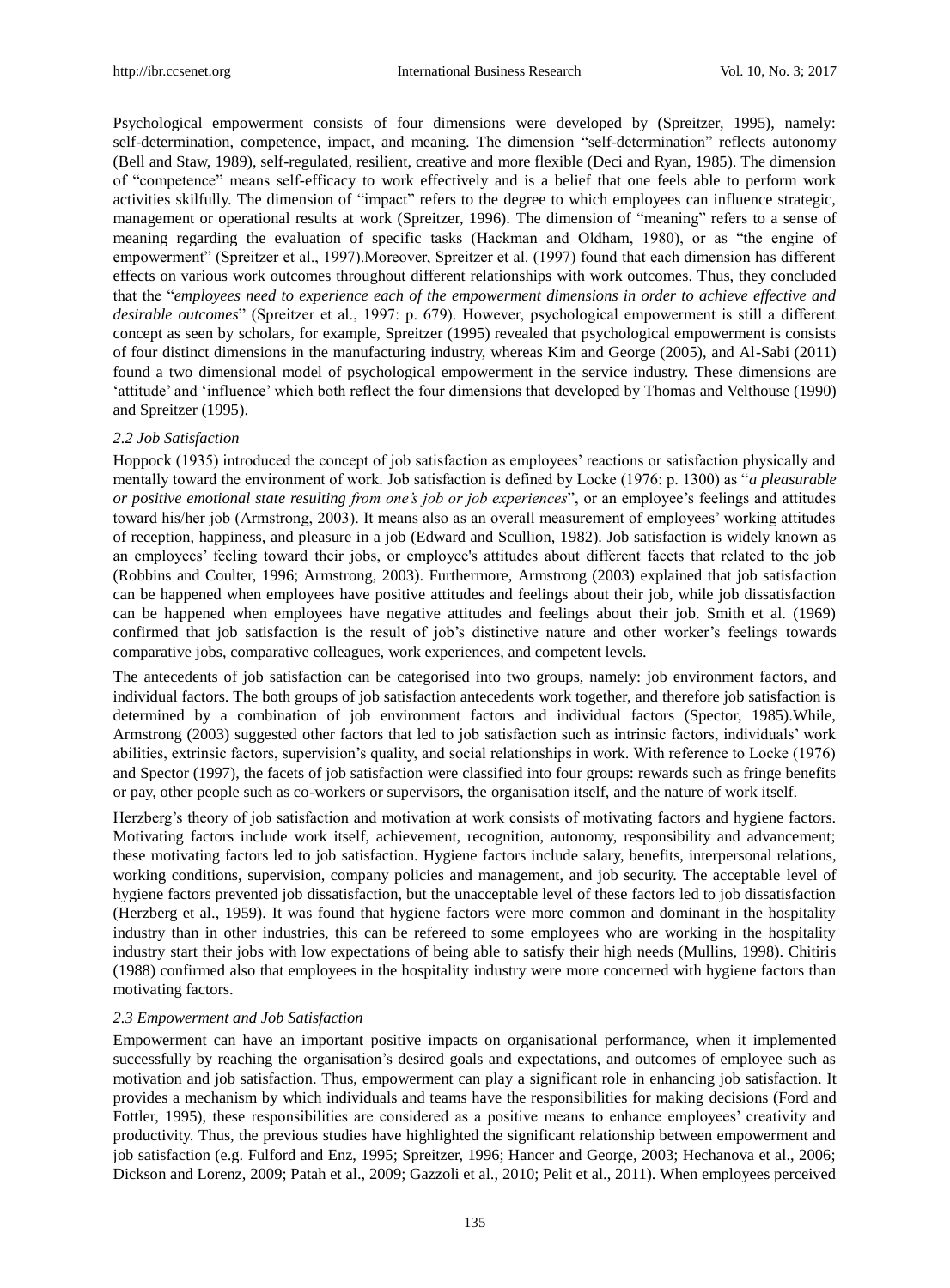they are empowered and that lead them to have more positive emotional states and their overall attachment to the environment of work (Fulford and Enz, 1995).When empowerment is implemented properly at workplace, it can be effective in improving job satisfaction, performance and productivity (Sashkin, 1984), and therefore empowerment may contribute to enhance job satisfaction (Fulford and Enz, 1995). These results confirmed the importance of empowerment in enhancing job satisfaction (Heskett et al., 1994).

In the hospitality industry, Hechanova et al. (2006) argued that psychological empowerment has a positive relationship withjob satisfaction. Patah et al. (2009) showed also that psychological empowerment is positively and significantly related to receptionists' job satisfaction by using three dimensions of psychological empowerment (influence, meaningfulness and competence). Dickson and Lorenz (2009) confirmed that empowerment has a positive relationship with job satisfaction. Similar results were argued by Gazzoli et al. (2010), they found that restaurant staff empowerment has a significant influence on job satisfaction. More recently, Pelit et al. (2011) found that both behavioural empowerment and psychological empowerment have significant influence on job satisfaction in hotels, but the influence of whole empowerment is much greater when is combining both behavioural empowerment and psychological empowerment together.

#### **3. Theoretical Framework**

Figure 1 illustrates the study"s theoretical framework. The independent variables were structural empowerment, psychological empowerment and empowerment, while the dependent variable was job satisfaction.



Figure 1. The Theoretical Framework

# **4. Hypotheses**

Based on the literature review highlighted above, the following hypotheses were proposed:

- *H1: Structural empowerment has a positive and significant influence on job satisfaction.*
- *H2: Psychological empowerment has a positive and significant influence on job satisfaction.*
- *H3: Merging structural and psychological empowerment has a higher level of influence on job satisfaction than structural and psychological empowerment taken individually.*

# **5. Method**

#### *5.1 Measurement*

To measure the scales of this study, Spreitzer"s (1995) scale was used to measure psychological empowerment, Hayes' (1994) scale was used to measure structural empowerment, and Spector's (1985) scale was used to measure job satisfaction. Four dimensions of psychological empowerment were assessed: impact (3 items), self-determination (3 items), competence (3 items) and meaning (3 items). Structural empowerment was assessed as one dimensional construct with (14 items), and finally nine dimension of job satisfaction were assessed: benefits (4 items), promotion (4 items), pay (4 items), contingent rewards (4 items), nature of work (4 items), supervision (4 items), communication (4 items), co-workers (4 items) and operating conditions (4 items). A five-point Likert scale was used in this study to measure all items (where 1= strongly disagree and 5= strongly agree). Demographic questions were also included in the second part of the questionnaire such as gender, age, education, working department and experience. In order to have the right translation for the study"s items, all items in the questionnaire were translated from English to Arabic using a back translation procedure.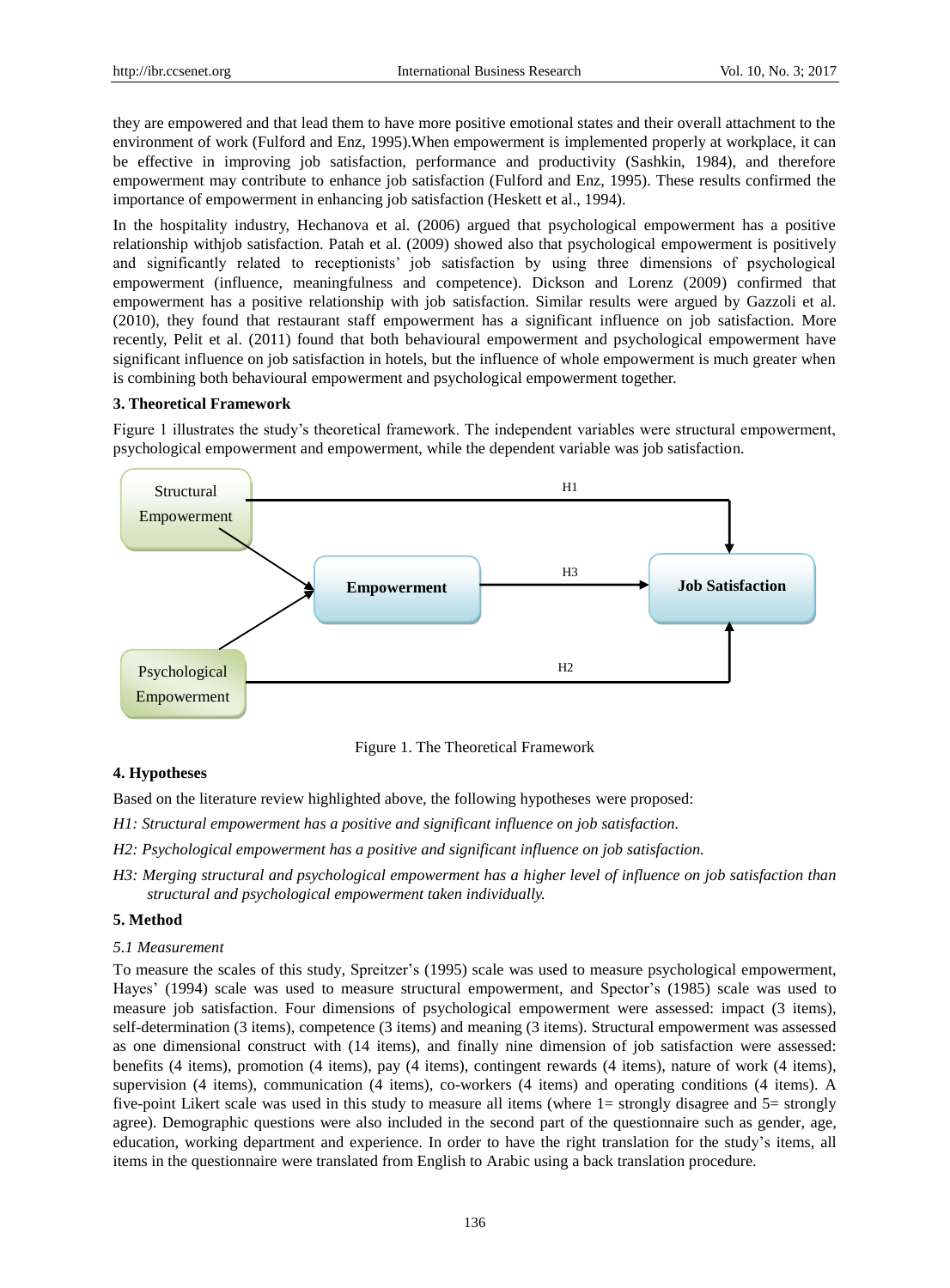# *5.2 Sample and Procedure*

The data were collected from a sample of employees who are working in five-star hotels in Jordan. The sample size amounted to a total of 332 employees. The questionnaires were distributed and collected by the researchers, using a face-face approach. Of 332 distributed, 186 were usable and valid questionnaires for data coding. The gathered questionnaires represent 56 percent of the total questionnaires distributed earlier. Data were analysed by using SPSS throughout several analyses such as descriptive analysis, exploratory factor analysis, correlation analysis, and multiple regression analysis.

# **6. Results**

# *6.1 Sample Characteristics*

Data were analysed by using descriptive analysis in order to describe the study"s sample. Table 1 presents the demographic profile of the sample.

| Characteristics                                      |                                                                                                                      | Percentage                             |
|------------------------------------------------------|----------------------------------------------------------------------------------------------------------------------|----------------------------------------|
| Age:                                                 | 25 or under<br>26-35<br>36-45<br>$46 - 55$<br>56 and more                                                            | 36%<br>30%<br>22%<br>8%<br>4%          |
| Gender:                                              | Male<br>Female                                                                                                       | 92%<br>8%                              |
| Experience:<br>(number of years in five-star hotels) | Less than one year<br>2-4 years<br>5-7 years<br>8 year and more                                                      | 20%<br>35%<br>25%<br>20%               |
| <b>Educational Level:</b>                            | Secondary School<br>Diploma<br>Bachelor<br>Master                                                                    | 67%<br>10%<br>22%<br>1%                |
| <b>Working Department:</b>                           | <b>Room Division</b><br>Food &Beverage<br>Security<br>Maintenance<br>Finance, sales, and marketing<br>Human Resource | 20%<br>23%<br>13%<br>17%<br>12%<br>15% |

Table 1. Sample Characteristics (N=186)

Table 1 shows that 92% of respondents were male and only 8 % were female. These numbers are close to the hotel workforce statistics in Jordan, where males constitute 90% of the industry workforce and females just 10% (Jordanian Ministry of Tourism, 2016). 36% of respondents were 25 years of age and under, 30 % were between 26 and 35, 22% were between 36 and 45, and 12% were 46 or over. The education reported by respondents showed 67 % had completed secondary school, 10 % were two year college graduates, 22% had a bachelor degree, and 1% had a graduate degree. By department, 20 % were working in the rooms division department, 23 % in food and beverage, and other departments accounted for 57%. Finally, 20 percent of the respondents reported working in five-star hotels in Jordan for less than 1 year, 35% between 2 and 4 years, and 25 % between 5 and 7 years, 20 % reported working longer than 8 years. All aspects of this demographic profile reflect the known composition of the workforce in the Jordanian hospitality industry.

# *6.2 Validity and Reliability*

The study"s scales were originally developed in a western culture and successfully showed good validity and reliability in different contexts. Since this study was conducted in a non-western culture, it was necessary to examine the validity for those scales. To do so, an exploratory factor analysis - principal components analysis with Varimax rotation - was used to show the significant factor loadings for this study.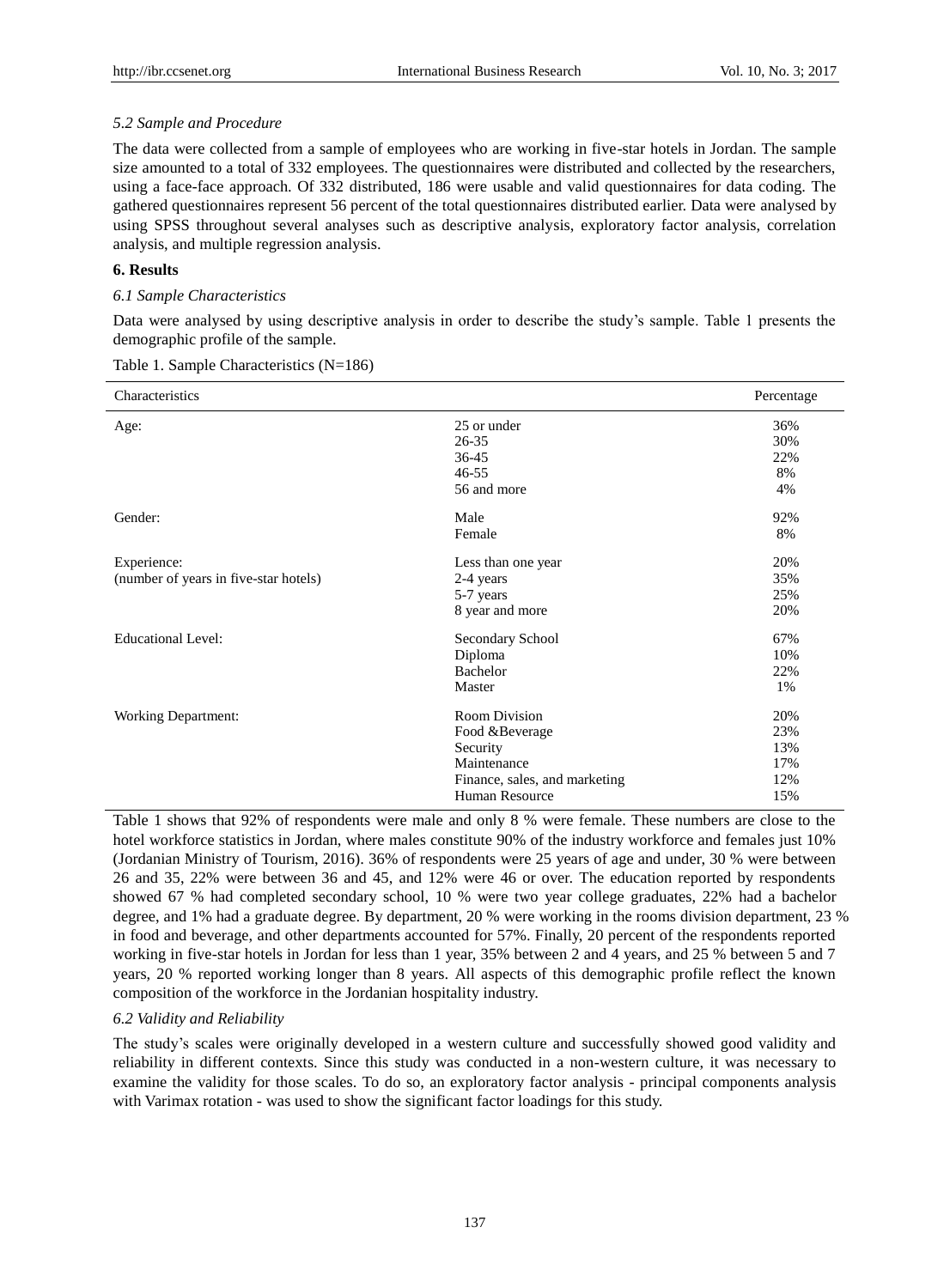| Items                            | Factor Loading                                    |             |
|----------------------------------|---------------------------------------------------|-------------|
|                                  | <b>Structural Empowerment</b><br>$\alpha = 0.717$ | Communality |
| SE <sub>3</sub>                  | 0.70                                              | 0.49        |
| <b>SE19</b>                      | 0.69                                              | 0.36        |
| SE <sub>16</sub>                 | 0.68                                              | 0.50        |
| SE26                             | 0.64                                              | 0.39        |
| SE <sub>18</sub>                 | 0.62                                              | 0.48        |
| SE15                             | 0.60                                              | 0.41        |
| Eigenvalue                       | 2.5                                               |             |
| Percentage of variance explained | 43%                                               |             |
| Cumulative (Total explained)     | 43%                                               |             |

#### Table 2. Output of Factor Analysis for Structural Empowerment

As shown above, the result of the factor analysis reveals a single factor with an Eigenvalue exceeding 1. The one factor solution is consistent with previous studies which considered structural empowerment as a one-dimensional construct. The only difference between this study and previous studies was the number of items that have been used to form the measure. Item loadings on this component ranged from 0.60 to 0.70 and all the items loadings were above 0.60. Furthermore, the obtained Cronbach Alpha shows that the extracted dimension has clearly exceeded the minimum recommended value ( $\alpha = 0.70$ ), which is acceptable for exploratory research (Hair et al., 2010).

|  |  |  | Table 3. Output of Factor Analysis for Psychological Empowerment |
|--|--|--|------------------------------------------------------------------|
|  |  |  |                                                                  |

| Items                            |                             | Factor Loading                |             |  |  |  |
|----------------------------------|-----------------------------|-------------------------------|-------------|--|--|--|
|                                  | Attitude<br>$\alpha = .777$ | Influence<br>$\alpha = 0.743$ | Communality |  |  |  |
| PE <sub>2</sub>                  | 0.79                        |                               | 0.64        |  |  |  |
| PE9                              | 0.79                        |                               | 0.63        |  |  |  |
| PE4                              | 0.73                        |                               | 0.57        |  |  |  |
| PE <sub>5</sub>                  | 0.70                        | ------                        | 0.58        |  |  |  |
| <b>PE14</b>                      |                             | 0.84                          | 0.641       |  |  |  |
| <b>PE24</b>                      | ------                      | 0.75                          | 0.599       |  |  |  |
| <b>PE23</b>                      | ------                      | 0.71                          | 0.590       |  |  |  |
| Eigenvalue                       | 3.015                       | 1.260                         |             |  |  |  |
| Percentage of variance explained | 34.035                      | 27.036                        |             |  |  |  |
| Cumulative (Total explained)     | 34.035                      | 27.036                        | 61.071      |  |  |  |

As shown above, somewhat contrary to expectations, and deviating from the initial four dimensions, the factor analysis presented a dual-dimensional structure for psychological empowerment. The extracted dimensions are however consistent with other studies that used Spreitzer"s scale in the hospitality industry (e.g. Kim and George, 2005). The first dimension, "influence", is made up of two of the initial self-determination and one of the impact items. Item loadings on this dimension ranged from 0.71 to 0.84. The study found that the meaning and competence dimensions also merged to a single factor. The combined factor was named "attitude". Item loadings were all above 0.70. Furthermore, the obtained Cronbach alpha show that both dimensions "attitude" and "influence" have clearly exceeded the minimum recommended value ( $\alpha = 0.70$ ). These two dimensions are therefore maintained.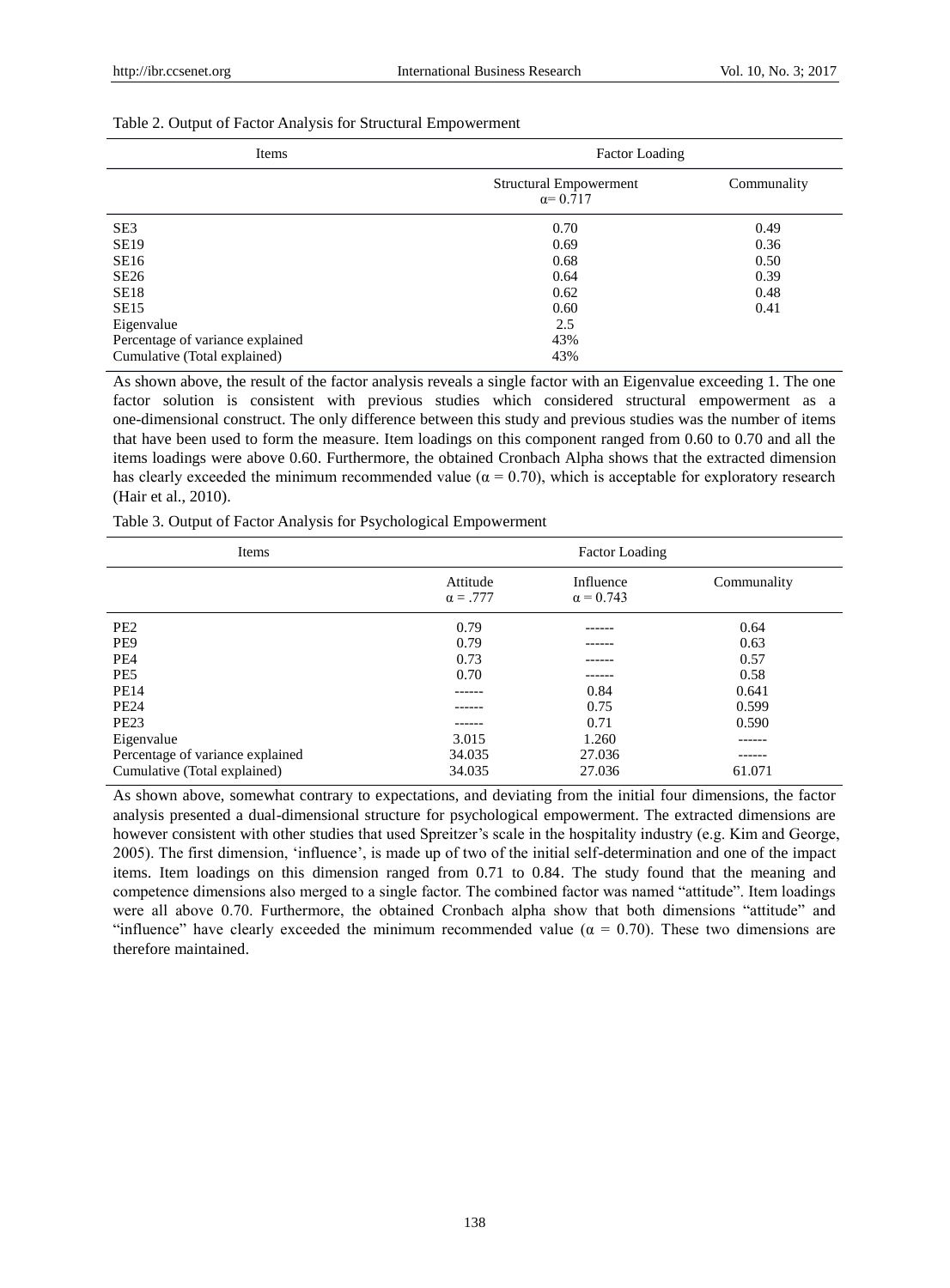| Items                            | <b>Factor Loading</b>                         |                                      |             |  |  |
|----------------------------------|-----------------------------------------------|--------------------------------------|-------------|--|--|
|                                  | Operational Working System<br>$\alpha$ = .735 | Rewarding System<br>$\alpha$ = 0.726 | Communality |  |  |
| JS7                              | 0.70                                          |                                      | 0.50        |  |  |
| JS5                              | 0.70                                          |                                      | 0.50        |  |  |
| <b>JS30</b>                      | 0.73                                          |                                      | 0.54        |  |  |
| JS3                              | 0.61                                          |                                      | 0.41        |  |  |
| <b>JS35</b>                      | 0.52                                          |                                      | 0.31        |  |  |
| JS9                              | 0.51                                          |                                      | 0.37        |  |  |
| JS15                             | 0.60                                          |                                      | 0.43        |  |  |
| JS8                              | 0.48                                          |                                      | 0.40        |  |  |
| <b>JS25</b>                      | 0.51                                          |                                      | 0.39        |  |  |
| <b>JS17</b>                      | 0.53                                          |                                      | 0.31        |  |  |
| <b>JS27</b>                      | 0.46                                          |                                      | 0.31        |  |  |
| <b>JS19</b>                      |                                               | 0.67                                 | 0.45        |  |  |
| <b>JS10</b>                      |                                               | 0.75                                 | 0.56        |  |  |
| JS4                              |                                               | 0.66                                 | 0.53        |  |  |
| <b>JS29</b>                      |                                               | 0.73                                 | 0.53        |  |  |
| <b>JS14</b>                      |                                               | 0.76                                 | 0.58        |  |  |
| <b>JS23</b>                      |                                               | 0.46                                 | 0.38        |  |  |
| Eigenvalue                       | 5.663                                         | 1.824                                |             |  |  |
| Percentage of variance explained | 26.038                                        | 18.001                               |             |  |  |
| Cumulative (Total explained)     | 26.038                                        | 18.001                               | 44.039      |  |  |

#### Table 4. Output of Factor Analysis for Job Satisfaction

As shown above, with somewhat unexpected results, and deviating from the initial nine dimensions, the factor analysis presented a dual-dimensional structure for job satisfaction. The extracted dimensions are named in this study as operational working system and reward system respectively. The first dimension, "operational working system", is made up of five of the initial factors, being nature of work, operating conditions, co-workers, supervision and communication. Item loadings on this dimension ranged from 0.46 to 0.73. The second dimension, 'rewarding system', is made up of three of the initial factors, being pay, fringe benefits and contingent rewards. Item loadings on this dimension ranged from 0.46 to 0.76. Furthermore, the obtained Cronbach's alphas show that the extracted dimensions have clearly met the minimum recommended value ( $\alpha$  = 0.70). These two dimensions are therefore maintained.

## *6.3 Descriptive Statistics*

Having established the validity and the reliability of the scales, descriptive analysis is another statistical test that was performed for the extracted dimensions and overall scales.

Table 5. Output of the Descriptive Analysis (N=186)

| Scale                         | <b>Extracted Dimensions</b> | Mean | Std. Deviation |
|-------------------------------|-----------------------------|------|----------------|
| <b>Empowerment</b>            | <b>Overall</b>              | 3.50 | 0.541          |
| <b>Structural Empowerment</b> |                             | 3.37 | 0.544          |
| Psychological Empowerment     |                             | 3.63 | 0.673          |
| Attitude                      |                             | 3.71 | 0.748          |
| Influence                     |                             | 3.55 | 0.852          |
| <b>Job Satisfaction</b>       | <b>Overall</b>              | 3.51 | 0.524          |
| Operational working system    |                             | 3.62 | 0.648          |
| Rewarding system              |                             | 3.41 | 0.601          |

From Table 5, it is necessary to note that all the scales of this research were computed by the means' scores of its sub-scales. Therefore, the structural empowerment scale as a one-dimensional scale was computed by summing up its 6 items. The mean score is 3.37 with standard deviation (S.D) at 0.544. This means the employees believe highly that they were given the autonomy and the authority to act independently, which illustrates in other words that the employees were highly structurally empowered. With regards to psychological empowerment, an overall empowerment score was computed by summing up the two sub-scales. The mean score is 3.63 with S.D at 0.673.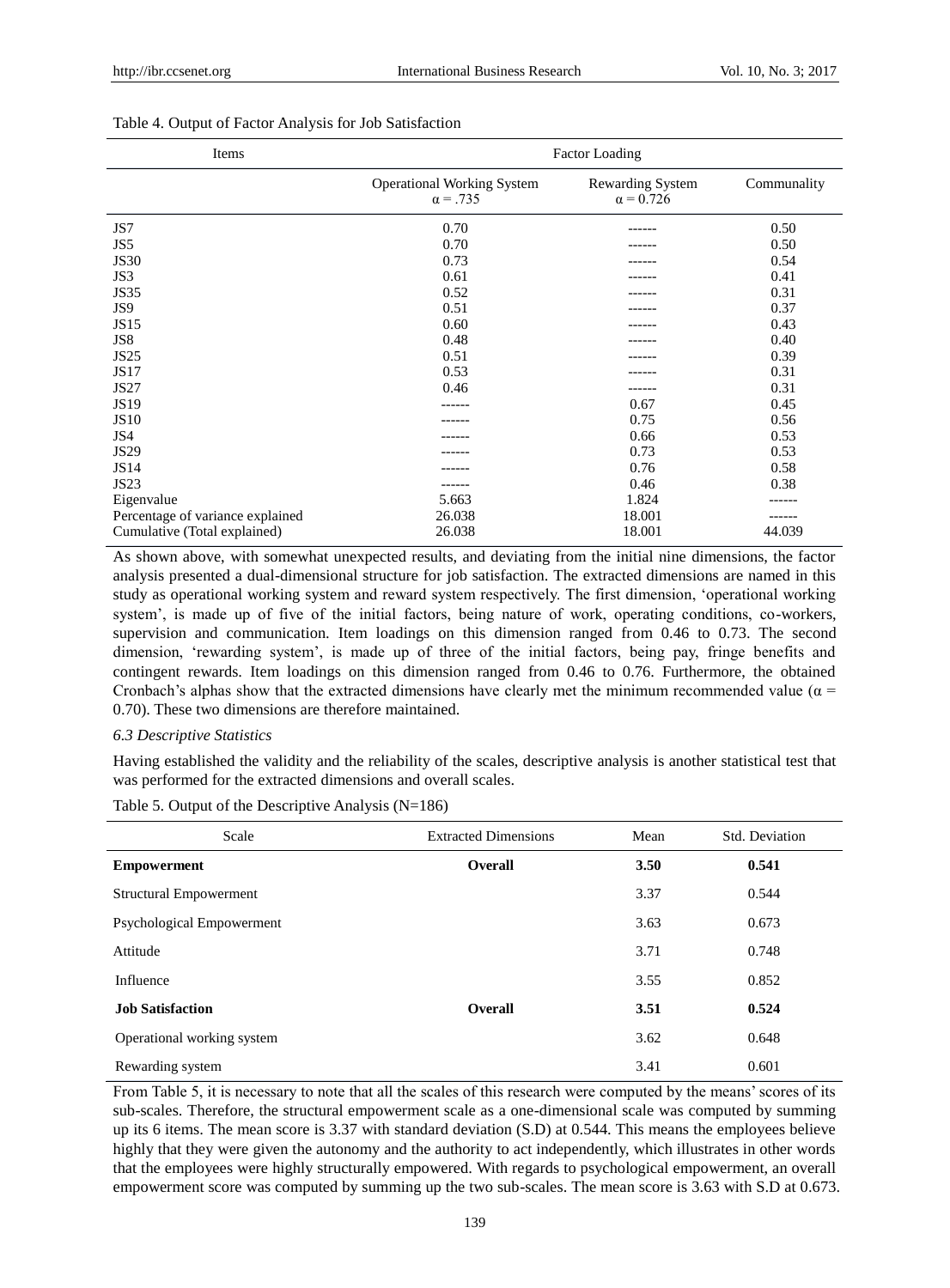This shows that the employees hold all the cognitions of psychological empowerment effectively, on one hand, meaning and competence (attitude) and on the other hand, self-determination and impact (influence). In other words, most of the employees have high levels of confidence in their values, beliefs, and on how well they will perform their goals and tasks and also have high level of trust in their abilities and choices in influencing, initiating and regulating their own work. Regarding job satisfaction, an overall job satisfaction score was computed by the means" scores of the two sub-scales. The mean score is 3.51 with S.D at 0.524. This indicates that the employees in five-star hotels in Jordan were slightly satisfied with their jobs.

#### *6.4 Correlation Analysis*

For further analysis of the relationships among the variables of the study, correlation analysis is performed. All the variables and their dimensions were subjected to this analysis. Correlation at this stage of the research gives an initial indicator of the relationships among the variables of the study. Table 6, shows the correlation output among the variables of the study.

|                         |                                              | Structural       | Empowerment Empowerment | Psychological Empowerment Rewarding Operational | System           | Working<br>System | Job<br>Satisfaction |
|-------------------------|----------------------------------------------|------------------|-------------------------|-------------------------------------------------|------------------|-------------------|---------------------|
| Structural              | <b>Pearson Correlation</b>                   | 1                | .578**                  | $.862**$                                        | $.182**$         | $.536**$          | $.424**$            |
| Empowerment             | Sig. $(2$ -tailed) **                        |                  | .000                    | .000                                            | .005             | .000              | .000                |
| Psychological           | Pearson Correlation                          | $.578**$         | 1                       | .912**                                          | $.271**$         | $.573**$          | $.510**$            |
| Empowerment             | Sig. $(2$ -tailed) **                        | .000             |                         | .000                                            | .000             | .000              | .000                |
| Empowerment             | Pearson Correlation<br>Sig. $(2$ -tailed) ** | $.862**$<br>.000 | .912**<br>.000          |                                                 | $.326**$<br>.000 | $.625**$<br>.000  | $.652**$<br>.000    |
| Rewarding               | Pearson Correlation                          | $.182**$         | $.271**$                | $.326**$                                        | 1                | $.409**$          | $.826**$            |
| System                  | Sig. $(2$ -tailed) **                        | .005             | .000                    | .000                                            |                  | .000              | .000                |
| Operational             | <b>Pearson Correlation</b>                   | $.536**$         | $0.573**$               | $.625**$                                        | $.409**$         | 1                 | $.852**$            |
| Working System          | Sig. $(2$ -tailed) **                        | .000             | .000                    | .000                                            | .000             |                   | .000                |
| <b>Job Satisfaction</b> | Pearson Correlation<br>Sig. $(2$ -tailed) ** | $.424**$<br>.000 | $.510**$<br>.000        | $.652**$<br>.000                                | $.826**$<br>.000 | $.852**$<br>.000  | 1                   |

Table 6. Output of the Correlations between Variables

\*\*Correlation is significant at the 0.01 level (2-tailed)

As shown in Table 6, a high correlation appears between 'empowerment' and 'job satisfaction'  $(r = 0.652)$ . The 'structural empowerment' variable shows a medium correlation with 'job satisfaction' (r= 0.424). The "psychological empowerment" variable shows a medium correlation with "job satisfaction" ( $r= 0.510$ ). At the dimensional level, it can be noticed from the table above that 'psychological empowerment' and 'structural empowerment' are highly correlated with 'operational working system'  $(r= 0.573, r=0.536)$  respectively, while "psychological empowerment" and "structural empowerment" show also a moderate correlation with "rewarding system' (i.e.  $r = 0.271$ ,  $r = 0.182$ ) respectively. These findings confirmed that both extracted dimensions of empowerment are highly correlated one extracted dimension of job satisfaction "operational working system", and empowerment's dimensions are moderately correlated with another extracted dimension of job satisfaction 'rewarding system'.

### *6.5 Testing Hypotheses*

To test the hypotheses of this study, multiple regression analysis is performed to analyse and measure the relationship between a single dependent variable and several independent variables (Hair, et al., 2010). In other words, this measure provides an idea about how well the independent variable will contribute to the overall prediction. In this study, all the variables are metric and therefore divided into dependent and independent. Empowerment, psychological empowerment and structural empowerment worked as the independent variables and job satisfaction worked as the dependent variable. Testing hypotheses is presented as follows: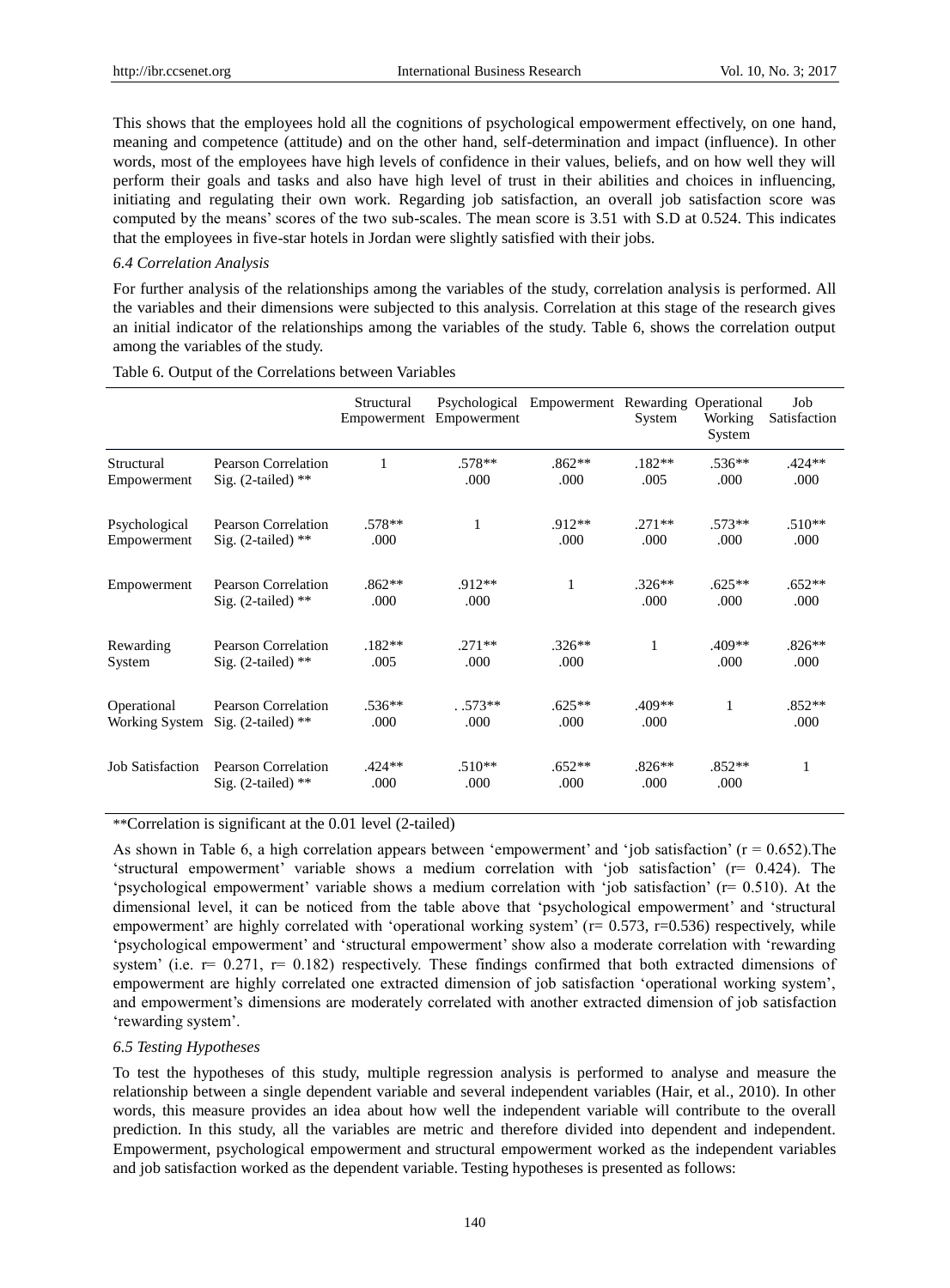#### *H1: Structural empowerment has a positive and significant influence on job satisfaction.*

In this research, structural empowerment is proposed to have a positive influence on job satisfaction. Table 7 shows the statistical results of the regression analysis.

| Table 7. Regression Model Statistics Dependent Variable: Job Satisfaction |  |  |  |
|---------------------------------------------------------------------------|--|--|--|
|                                                                           |  |  |  |

| Independent                   | Dependent               |       |         |       |         |  |
|-------------------------------|-------------------------|-------|---------|-------|---------|--|
|                               | <b>Job Satisfaction</b> |       |         |       |         |  |
|                               | Þ                       |       | P Value | $R^2$ | F Ratio |  |
| <b>Structural Empowerment</b> | 0.424                   | 6.784 | .000    | 0.179 | 52.811  |  |

As shown in Table 7, the result of the regression analysis reveals that structural empowerment is a significant predictor of employee job satisfaction. At the dimensional level, it can be seen from Table 8 below that structural empowerment is moderately significant to the two dimensions of job satisfaction, but it was greater with operational working system. However, the strongest influence is between structural empowerment and satisfaction with the operational working system ( $\beta = 0.536$  and P value <0.01). Finally, the overall model statistic in Table 7 ( $\mathbb{R}^2 = 0.179$ , P = 0.000) supported the view that structural empowerment has a positive influence on job satisfaction. Hence, hypothesis one is accepted.

|  |  |  | Table 8. Regression Model Statistics Dependent Variable: Job Satisfaction |
|--|--|--|---------------------------------------------------------------------------|
|  |  |  |                                                                           |

| Independent               | Dependent                  |       |      |       |         |       |       |                  |                |         |
|---------------------------|----------------------------|-------|------|-------|---------|-------|-------|------------------|----------------|---------|
|                           | Operational working system |       |      |       |         |       |       | Rewarding system |                |         |
|                           |                            |       | P    | $R^2$ | F Ratio | ß     |       | P                | $\mathbb{R}^2$ | F Ratio |
| Structural<br>Empowerment | 0.536                      | 8.614 | .000 | 0.287 | 74.206  | 0.182 | 2.924 | .005             | 0.033          | 10.905  |

*H1: Psychological empowerment has a positive and significant influence on job satisfaction.*

Psychological empowerment is proposed to have a positive influence on job satisfaction. Table 9 shows the statistical results of the regression analysis.

|  |  |  |  |  |  |  |  | Table 9. Regression Model Statistics Dependent Variable: Job Satisfaction |
|--|--|--|--|--|--|--|--|---------------------------------------------------------------------------|
|--|--|--|--|--|--|--|--|---------------------------------------------------------------------------|

| Independent               |       | Dependent |                         |       |         |
|---------------------------|-------|-----------|-------------------------|-------|---------|
|                           |       |           | <b>Job Satisfaction</b> |       |         |
|                           | B     |           | P Value                 | $R^2$ | F Ratio |
| Psychological Empowerment | 0.510 | 8.032     | .000                    | 0.26  | 64.516  |

As shown in Table 9, the result of the regression analysis reveals that psychological empowerment is a significant predictor of job satisfaction. At the dimensional level, it can be seen from the Table 10 below that psychological empowerment is significant to both dimensions of job satisfaction. However, the strongest is between psychological empowerment and satisfaction with the operational working system ( $\beta$  = 0.573 and P value <0.01). Finally, the overall model statistic in Table 9 ( $\mathbb{R}^2 = 0.26$ ,  $P = 0.000$ ) supports the view that psychological empowerment has a positive influence on job satisfaction. Hence, hypothesis two is accepted.

Table 10. Regression Model Statistics Dependent Variable: Job Satisfaction

| Independent                  | Dependent |      |                            |                  |         |       |       |      |       |         |
|------------------------------|-----------|------|----------------------------|------------------|---------|-------|-------|------|-------|---------|
|                              |           |      | Operational working system | Rewarding system |         |       |       |      |       |         |
|                              |           |      |                            | $R^2$            | F Ratio | ß     |       | P    | $R^2$ | F Ratio |
| Psychological<br>Empowerment | 0.573     | 9.48 | .000                       | 0.328            | 89.872  | 0.271 | 3.824 | .000 | 0.074 | 14.626  |

*H3: Merging structural and psychological empowerment has a higher level of influence on job satisfaction than structural and psychological empowerment taken individually.*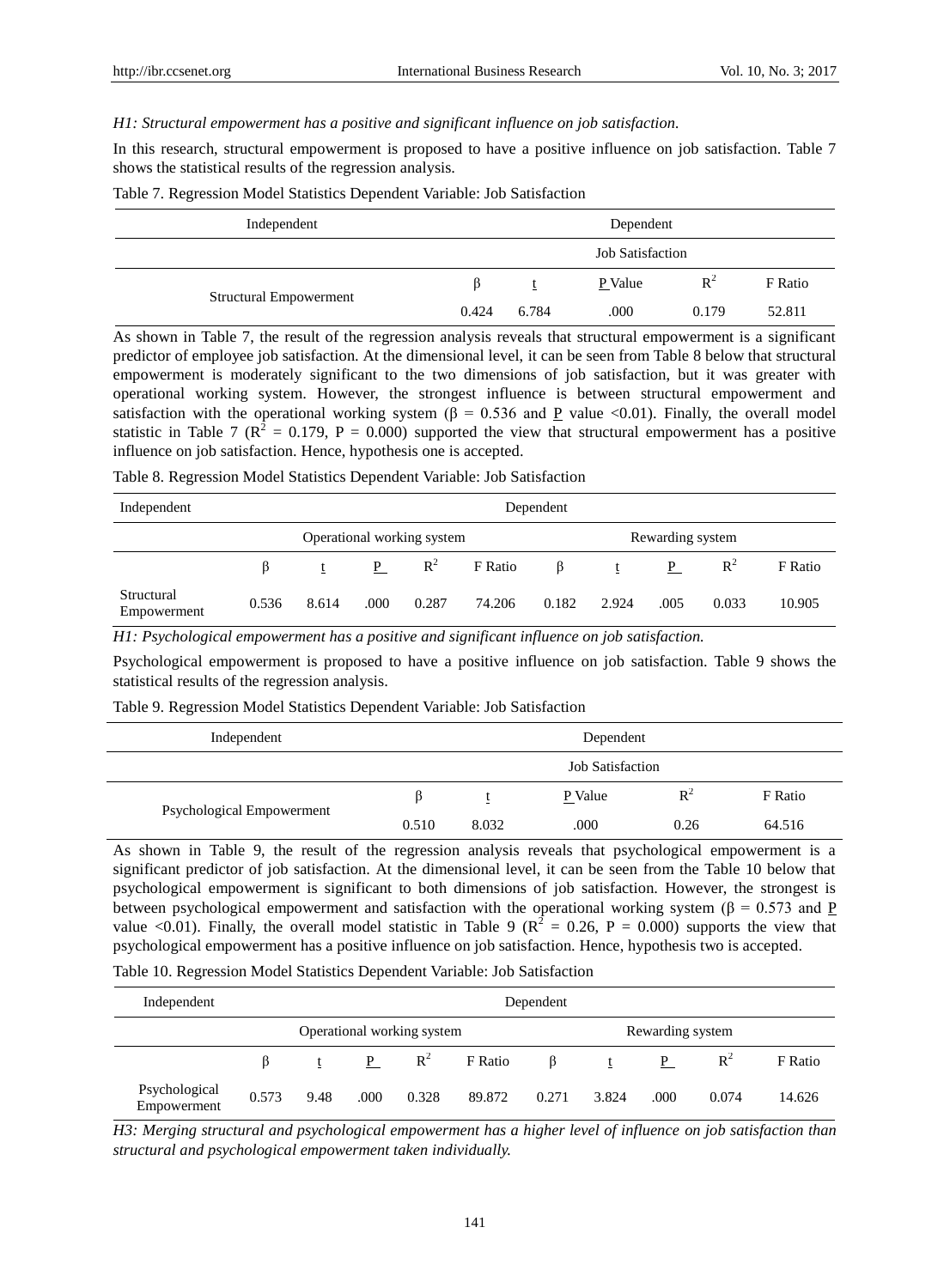Empowerment is proposed to have a positive influence on job satisfaction. Table 11 shows the statistical results as the regression analysis.

| Independent | Dependent |        |                         |       |         |
|-------------|-----------|--------|-------------------------|-------|---------|
|             |           |        | <b>Job Satisfaction</b> |       |         |
|             |           |        | P Value                 | $R^2$ | F Ratio |
| Empowerment | 0.652     | 11.344 | .000                    | 0.425 | 123.681 |

Table 11. Regression Model Statistics Dependent Variable: Job Satisfaction

As shown in Table 11, the result of the regression analysis reveals that empowerment which includes structural empowerment and psychological empowerment is more significant predictor of job satisfaction than structural empowerment and psychological empowerment taken individually. At the dimensional level, it can be seen from the Table 12 below that empowerment is highly significant to the two dimensions of job satisfaction. However, the strongest relationship is between empowerment and satisfaction with the operational working system ( $\beta$  = 0.625 and P value <0.01). Finally, the overall model statistic in Table 11 ( $\mathbb{R}^2 = 0.425$ , P = 0.000) supports the view that empowerment has a positive influence on job satisfaction. Hence, hypothesis three is accepted.

|  |  |  |  |  |  |  | Table 12. Regression Model Statistics Dependent Variable: Job Satisfaction |
|--|--|--|--|--|--|--|----------------------------------------------------------------------------|
|--|--|--|--|--|--|--|----------------------------------------------------------------------------|

| Independent | Dependent                                      |        |      |       |         |       |       |      |       |         |
|-------------|------------------------------------------------|--------|------|-------|---------|-------|-------|------|-------|---------|
|             | Operational working system<br>Rewarding system |        |      |       |         |       |       |      |       |         |
|             |                                                |        | P    | $R^2$ | F Ratio | ß     |       | P.   | $R^2$ | F Ratio |
| Empowerment | 0.625                                          | 10.875 | .000 | 0.391 | 118.256 | 0.326 | 4.600 | .000 | 0.106 | 17.594  |

Based on the above results, Table 13 shows the results of hypotheses testing.

## Table 13. The Results of Hypotheses Testing

| <b>Hypothesis</b>                                                                           | Result     |
|---------------------------------------------------------------------------------------------|------------|
| H1: Structural empowerment has a positive and significant influence on job satisfaction.    | acceptance |
| H2: Psychological empowerment has a positive and significant influence on job satisfaction. | acceptance |
| H3: Merging structural and psychological empowerment has a higher level of influence on job | acceptance |
| satisfaction than structural and psychological empowerment taken individually.              |            |

# **7. Discussion**

This study aimed to examine the influence of empowerment on job satisfaction in five-star hotels in Jordan. The results of the regression analysis in this study provide a support for the significant effect of structural empowerment on employee job satisfaction ( $R^2 = 0.179$ , p<0.000). The probable explanation of this result is that creating an employment environment (structural empowerment), where employees feel that they have the autonomy and authority to act independently and take control of their work, will lead them to be more satisfied in their job. These findings were consistent with previous empirical studies that showed that a significant relationship between structural empowerment and job satisfaction (e.g. Fulford and Enz, 1995; Dickson and Lorenz, 2009; Gazzoli et al., 2010; Pelit et al., 2011). This study also provides a support for the significant effect of psychological empowerment on employee job satisfaction ( $\mathbb{R}^2 = 0.26$ , p<0.000). The explanation of this result is that when the employees have the confidence in their values and beliefs on how well they will perform their goals and tasks (attitude), and have the trust in their abilities and choices in influencing, initiating and regulating their own work (influence), they will be more positive and satisfied towards their work. The study"s findings were supported by previous studies, which confirmed a significant relationship between psychological empowerment and job satisfaction (e.g. Spreitzer, 1996; Hancer and George, 2003; Hechanova et al., 2006; Patah et al., 2009; Pelit et al., 2011). It is worth noting here that psychological empowerment was a more significant predictor of employee job satisfaction than structural empowerment. On one hand, this implies that implementing structural empowerment effectively will in turn lead automatically to the other elements of empowerment (psychological empowerment) and consequently lead to the achievement of employee job satisfaction, in addition, psychological empowerment is more related in the workplace to psychological issues (i.e. motivation) than practical issues on the other (i.e. decision making).

Most of the previous studies focused on either correlating the structural dimension of empowerment and job satisfaction (e.g. Fulford and Enz, 1995; Dickson and Lorenz, 2009; Gazzoli et al., 2010; and Pelit et al., 2011) or correlating the psychological dimension of empowerment and job satisfaction (e.g. Spreitzer, 1996, 1997;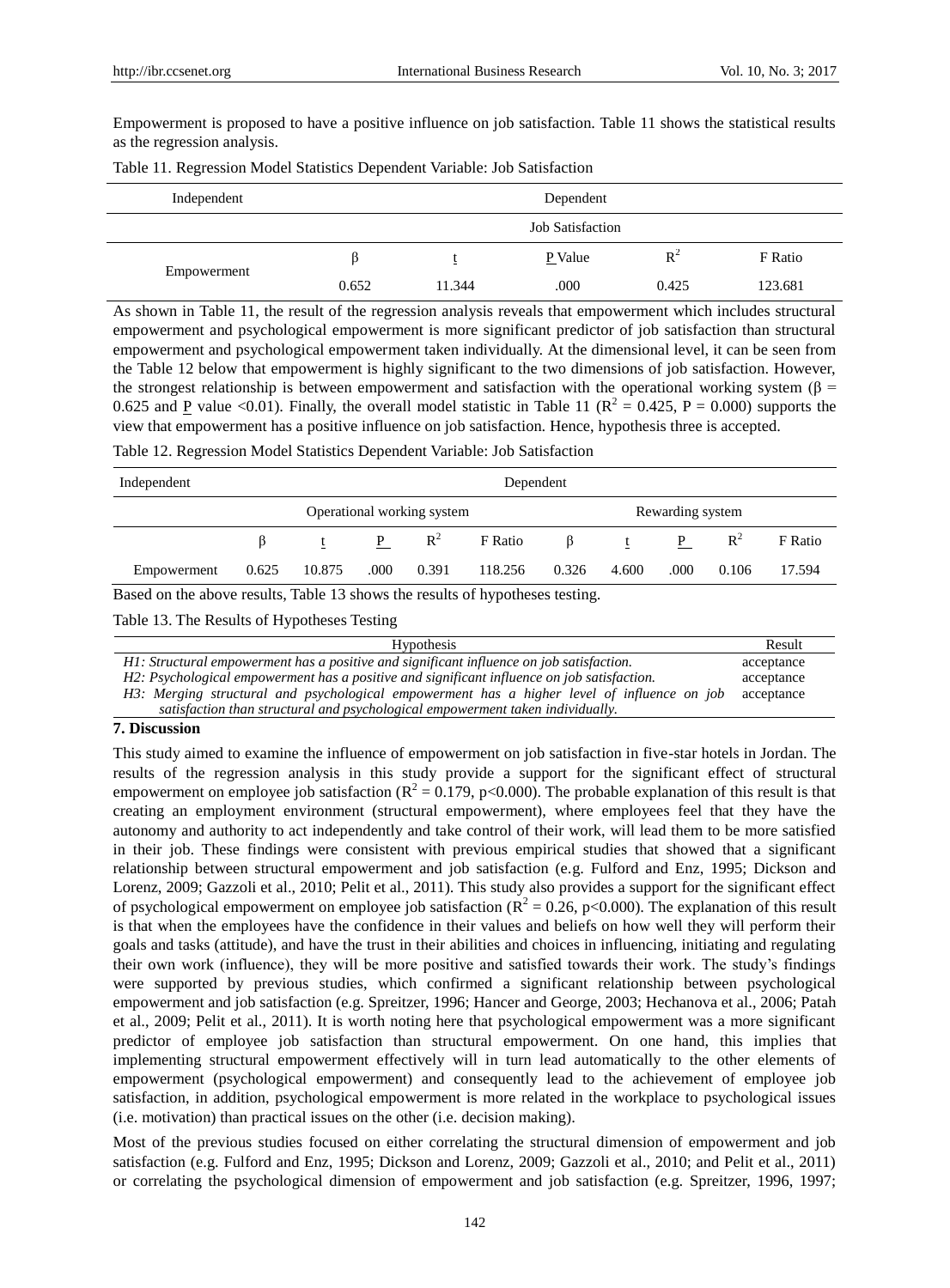Hancer and George, 2003; Hechanova et al., 2006; Patah et al., 2009; Pelit et al., 2011) rather than focusing on the two dimensions of empowerment jointly. The study"s results argued that when structural empowerment and psychological empowerment are merged together as a whole, the influence of empowerment on job satisfaction achieves a higher level ( $R^2 = 0.425$ , p<0.000), which distinguishes this study from other studies were conducted. This result was supported by Pelit et al. (2011) who indicated that when both dimensions of empowerment (psychological and structural empowerment) are taken as a whole, the influence on job satisfaction yields a higher rate. This result implies that merging empowerment in the sequence of structural empowerment and then psychological empowerment will lead the employees at five-star hotels in Jordan to be more satisfied in their work. In other words, the ability that the employer has to structurally empower his/her employees would affect the employees" assessment of psychological empowerment. Thus, the ability the employer has to empower employees would affect the extent of employee"s value and belief on how well they will perform their goals or tasks, as well as employee"s ability and choice in influencing, initiating and regulating their own work. Accordingly, employees will be more satisfied at their work.

The results presented above reflect theoretical contributions to knowledge and reveal several important implications for theory and research on empowerment and employee job satisfaction. The main contribution of this study is that although previous studies have tended to adopt and measure one of the two dimensions of empowerment either psychological empowerment or structural empowerment on Job satisfaction in a western context, this study is one of the first studies that attempts to adopt and measure the two main dimensions of empowerment (structural empowerment and psychological empowerment) on job satisfaction in a non-western context. In addition, the results indicated that the structural empowerment scale with one dimension, and psychological empowerment scale with two dimensions, as well as job satisfaction scale with two dimensions are valid and reliable among employees working in five-star hotels in Jordan.

It also showed that there is a significant relationship between employee structural empowerment and employee job satisfaction, as well between employee psychological empowerment and employee job satisfaction in five-star hotels in Jordan. The consistency of these results with previous empirical studies (e.g. Fulford and Enz, 1995; Spreitzer, 1996; Hancer and George, 2003; Hechanova et al., 2006; Dickson and Lorenz, 2009; Patah et al., 2009; Gazzoli et al., 2010; Pelit et al., 2011) gives more support for the validity of the translated scales, which can be used in future as valid measures in a non-western context. In this study, a number of managerial implications can be highlighted. First, it is important that managers understand the need to find different ways to implement structural empowerment that lead to higher levels of employee job satisfaction. This can be done by creating an environment where employees feel that they have the authority and autonomy to act independently, so they can feel more comfortable and satisfied in terms of their operational working system and reward system (job satisfaction) on one hand, and through management being able to rely on employees, through delegating and giving discretion regarding decision making over tasks, on the other. Second, it is also necessary for managers at all levels in hotels to recognise the significant benefits of employee empowerment on employee job satisfaction. Furthermore, it is essential to design different training, reward and development programmes, which lead to improving employees" feelings of job satisfaction. Third, it is also important for managers to recognise the complementary role of structural empowerment on psychological empowerment, as both of them have provided significant results in terms of job satisfaction.

Although this study has identified theoretical contributions to knowledge and revealed several important implications for research on empowerment and job satisfaction, some limitations have arisen which may require more attention when understanding the study's findings. Dealing with them can draw and provide a clear direction for future research. Five-star-hotels in Jordan, concentrating on employees, were chosen for this study and for better generalisations of the study"s findings, this study suggests that testing and validating the research model of this study in other service contexts, such as restaurants, banks, hospitals, etc., both in Jordan and elsewhere, would be an interesting research area. Investigating this research model in other service contexts from both managerial and customer perspectives, rather than concentrating on the employee perspective, may expand our knowledge with regard to the link between empowerment and job satisfaction, and possibly requiring some modifications to the hypothesised model. This study has adopted structural empowerment and psychological empowerment for the purpose of discovering their effect on job satisfaction. Therefore, including other perspectives of empowerment such as leadership empowerment would be an interesting research area. More specifically, future research could include some of the antecedents of leadership empowerment behaviours such as delegation of authority, information sharing, self-directed, coaching, developing of people, participative decision making and accountability for outcomes. As this study examined the influence of psychological empowerment and structural empowerment on employee job satisfaction, future research could also identify the potential influence leadership empowerment on job satisfaction.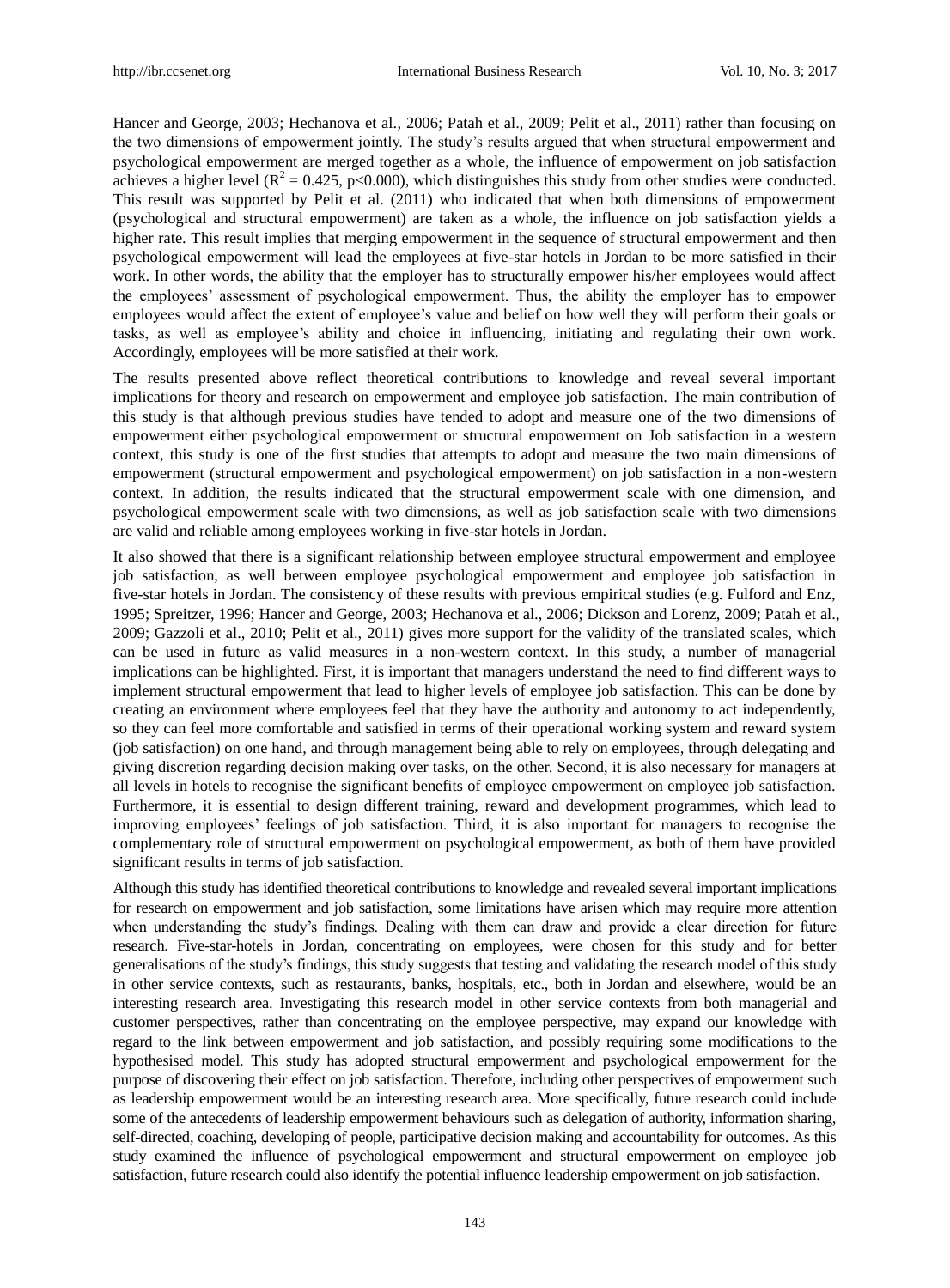#### **8. Conclusion**

This study has provided a significant new contribution to research on employee empowerment and job satisfaction. It has explored and verified outstanding findings that are related to the relationship between employee empowerment and job satisfaction. The results of this study have supported this relationship and bridged the gaps between the empowerment and job satisfaction literature and the empirical findings. The current study was conducted only in five-star hotels in Jordan, and as such the results are not claimed to be totally representative. They do however provide insights that can form the direction of future research into this important topic. It is the wish of the researchers that this contribution will be built upon by other researchers and practitioners, to shed further light on important aspects related to empowerment and job satisfaction in the hotel industry.

#### **References**

- Al-Sabi, S. (2011). The effect of empowerment on the service recovery performance of front office agents in five star hotels in Jordan (Doctoral dissertation, University of Surrey).
- Armstrong, M. (2003). *A Handbook of Human Resource Management Practice* (9th ed.). London: Kogan Page.
- Bell, N. E., & Staw, B. M. (1989). People as sculptors versus sculpture: the roles of personality and personal control in organizations. In: Arthur, M.B., Hall, D.T., & Lawrence B.S. Handbook of Career Theory, Cambridge University Press, New York, 232-251. <https://doi.org/10.1017/cbo9780511625459.014>
- Biron, M., & Bamberger, P. (2010). The impact of structural empowerment on individual well-being and performance: Taking agent preferences, self-efficacy and operational constraints into account. *Human Relations, 63*(2), 163-191[. https://doi.org/10.1177/0018726709337039](https://doi.org/10.1177/0018726709337039)
- Blanchard, K. H., Carlos, J. P., & Randolph, W. A. (1999). *The 3 Keys to Empowerment*. San Francisco: Berrett-Koehler Publishers.
- Boudrias, J., Gaudreau, P., & Laschinger, H. K. (2004). Testing the structural of psychological empowerment: does gender make a difference? *Educational and psychological Measurement, 64*(5), 861-877. <https://doi.org/10.1177/0013164404264840>
- Bowen, D. E., & Lawler III, E. E. (1992). The empowerment of service workers: What, why, how and when.*Sloan Management Review*, 31-39.
- Brymer, R. (1991). Empowerment: a guest-driven leadership strategy. *Cornell Hotel and Restaurant Administration Quarterly, 32*(1), 58-68. <https://doi.org/10.1177/001088049103200116>
- Chitiris, L. (1988). Herzberg"s proposals and their applicability to the hotel industry. *Hospitality Education and Research Journal, 12*(1), 67-79.<https://doi.org/10.1177/109634808801200106>
- Cho, S., Woods, R. H., Jang, S. S., & Erdem, M. (2006). Measuring the impact of human resources management practice on hospitality firms" performances. *Hospitality Management, 25*(2), 262-277. <https://doi.org/10.1016/j.ijhm.2005.04.001>
- Conger, J. A. (1989). Leadership: the art of empowering others. *The Academy of Management Executive, 3*(1), 17-24.<https://doi.org/10.5465/ame.1989.4277145>
- Conger, J. A., & Kanungo, R. N. (1988). The empowerment process: integrating theory and practice. *Academy of Management Review, 13*(3), 471-482[. https://doi.org/10.5465/amr.1988.4306983](https://doi.org/10.5465/amr.1988.4306983)
- Deci, E. L., & Ryan, R. M. (1985). *Intrinsic Motivation and Self-Determination in Human Behaviour*. New York: Plenum Press.<https://doi.org/10.1007/978-1-4899-2271-7>
- Dickson, K. E., & Lorenz, A. (2009). Psychological empowerment and job satisfaction of temporary and part-time nonstandard workers: a preliminary investigation. *Journal of Behavioral and Applied Management, 10,* 166-192.
- Dimitriades, Z. S. (2005). Employee empowerment in the Greek context. *International Journal of Manpower*, *26*(1), 80-92.<https://doi.org/10.1108/01437720510587299>
- Edward, P. K., & Scullion, H. (1982). *The Social Organization of Industrial Conflict: Control and Resistance in the Workplace*. Oxford: Basil Blackwell.
- Erstad, M. (1997). Empowerment and organisational change. *International Journal of Contemporary Hospitality Management, 9*(7), 325-333.<https://doi.org/10.1108/09596119710190976>
- Eylon, D., & Au, K. Y. (1999). Exploring empowerment cross-cultural differences along the power distance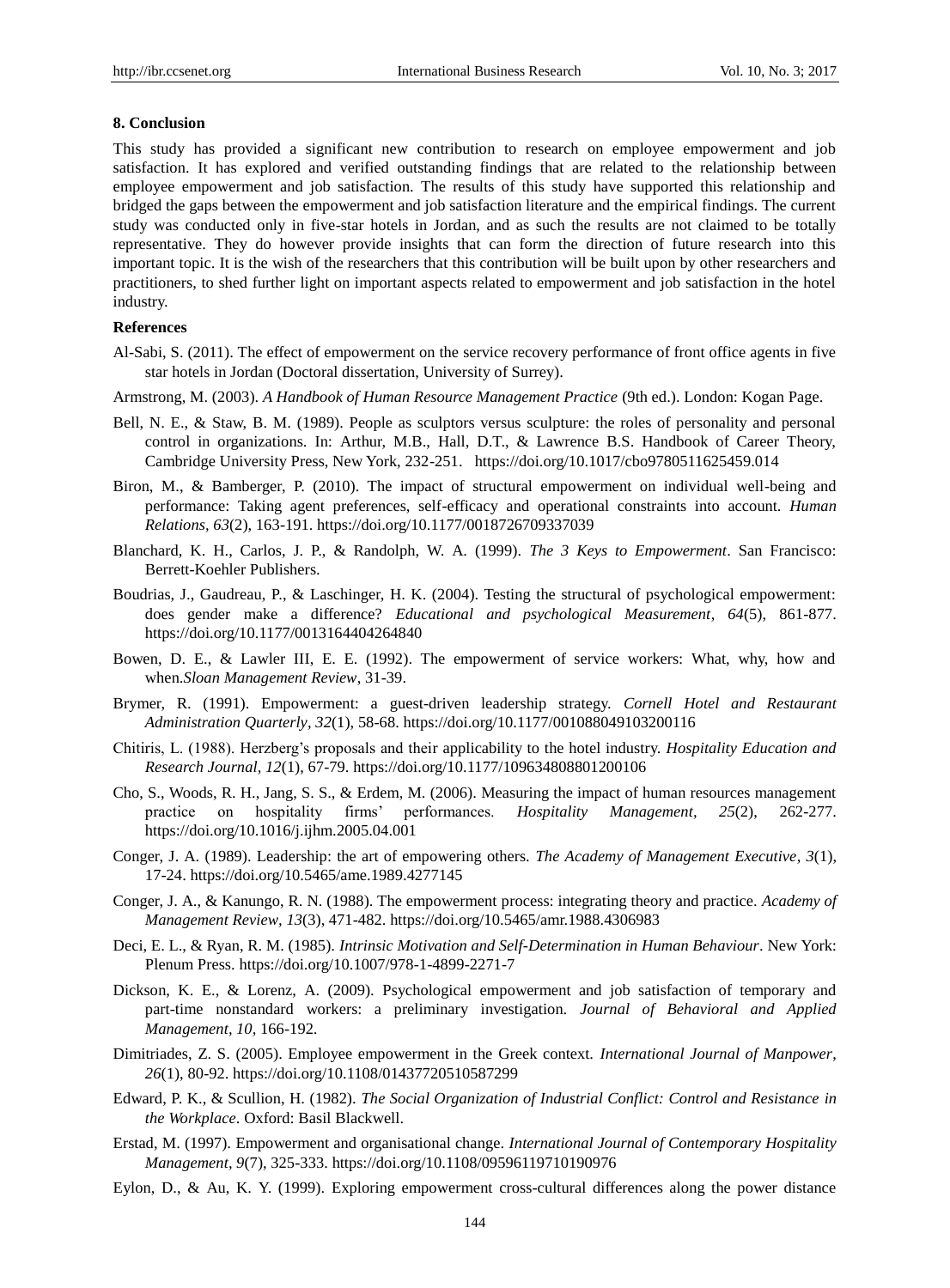dimension. *International Journal Intercultural Relations, 23*(3), 373-385. [https://doi.org/10.1016/s0147-1767\(99\)00002-4](https://doi.org/10.1016/s0147-1767(99)00002-4)

- Eylon, D., & Bamberger, P. (2000). Empowerment cognitions and empowerment acts: Recognise the importance of gender. *Group and Organization Management, 25*(4), 354-372. <https://doi.org/10.1177/1059601100254003>
- Fock, H., Chiang, F., Au, K. Y., & Hui, M. K. (2011). The moderating effect of collectivistic orientation in psychological empowerment and job satisfaction relationship. *International Journal of Hospitality Management, 30*(2), 319-328.<https://doi.org/10.1016/j.ijhm.2010.08.002>
- Ford, R., & Fottler, M. (1995). Empowerment: a matter of degree. *Academy of Management Executive, 9*(3), 21-29.<https://doi.org/10.5465/ame.1995.9509210269>
- Fulford, M. D., &Enz, C. A. (1995). The impact of empowerment on service employees. *Journal of Managerial Issues, 7*(2), 161-175.
- Gazzoli, G., Hancer, M., & Park, Y. (2010). The role and effect of job satisfaction and empowerment on customers' perception of service quality: A study in the restaurant industry. *Journal of Hospitality & Tourism Research, 34*(1), 56-77[. https://doi.org/10.1177/1096348009344235](https://doi.org/10.1177/1096348009344235)
- Ginnodo, B. (1997). *The Power of Empowerment*. Illinois: Pride Publications, Inc., Arlington heights.
- Greasley, K., Bryman, A., Dainty, A., Price, A., Naismith, N., & Soetanto, R. (2008). Understanding empowerment from an employee perspective: What does it mean and do they want it? *Team Performance Management, 14*(1/2), 39-55. https://doi.org/10.1108/13527590810860195
- Hackman, J. R., & Oldham, G. R. (1980). *Work Redesign*. MA: Addison Wesley, Reading.
- Hair, J. F. Jr., Black, W. C., Babin, B. J., Anderson, R. E., & Tatham, R. L. (2010). *Multivariate Data Analysis*. New Jersey: Prentice-Hall.
- Hancer, M., & George, R. T. (2003). Psychological empowerment of non-supervisory employees working in full-service restaurants. *International Journal of Hospitality Management, 22*(1), 3-16. https://doi.org/10.1016/s0278-4319(02)00032-4
- Hayes, B. E. (1994). How to measure empowerment.*Quality Progress, 27*(2), 41-6.
- Hechanova, M., Alampay, R., & Franco, E. (2006). Psychological empowerment, job satisfaction and performance among Filipino service workers. *Asian Journal of Social Psychology, 9*(1), 72-78. <https://doi.org/10.1111/j.1467-839x.2006.00177.x>
- Herzberg, F., Mausner, B., & Snyderman, B. B. (1959). *The Motivation to Work*. New York: John Wiley and Sons, Inc.
- Heskett, J. L., Jones, T. O., Loveman, G. W., Sasser, W. E., & Schlesinger, L. A. (1994). Putting the service-profit chain to work. *Harvard Business Review, 72*(2), 164-174.
- Hoppock, R. (1935). *Job Satisfaction*. New York: Harper and Brothers.
- Hui, M. K. Au, K. & Fock, H. (2004). Empowerment effects across cultures. *Journal of International Business Studies*, 35(1), 46-60.<https://doi.org/10.1057/palgrave.jibs.8400067>
- Jordanian Ministry of Tourism & Antiquities. (2016). *Tourism statistics in Jordan.* Retrieved from http://www.tourism.jo
- Kanter, R. M. (1983). Frontiers for strategic human resource planning and management. *Human Resource Management, 22*(1/2), 9-21. <https://doi.org/10.1002/hrm.3930220104>
- Kemp, S., & Dwyer, L. (2001). An examination of organizational culture the Regent hotel, Sydney. *International Journal of Hospitality Management, 20*(1), 77-93. https://doi.org/10.1016/s0278-4319(00)00045-1
- Kim, B., & George, R. T. (2005). The Relationship between leader-member exchange (LMX) and psychological empowerment: a quick casual restaurants employee correlation study. *Journal of Hospitality & Tourism Research, 29*(4), 468-483[. https://doi.org/10.1177/1096348005276498](https://doi.org/10.1177/1096348005276498)
- Lashley, C. (1995). Towards an understanding of employee empowerment in hospitality services. *International Journal of Contemporary Hospitality Management, 7*(1), 27-33. <https://doi.org/10.1108/09596119510078207>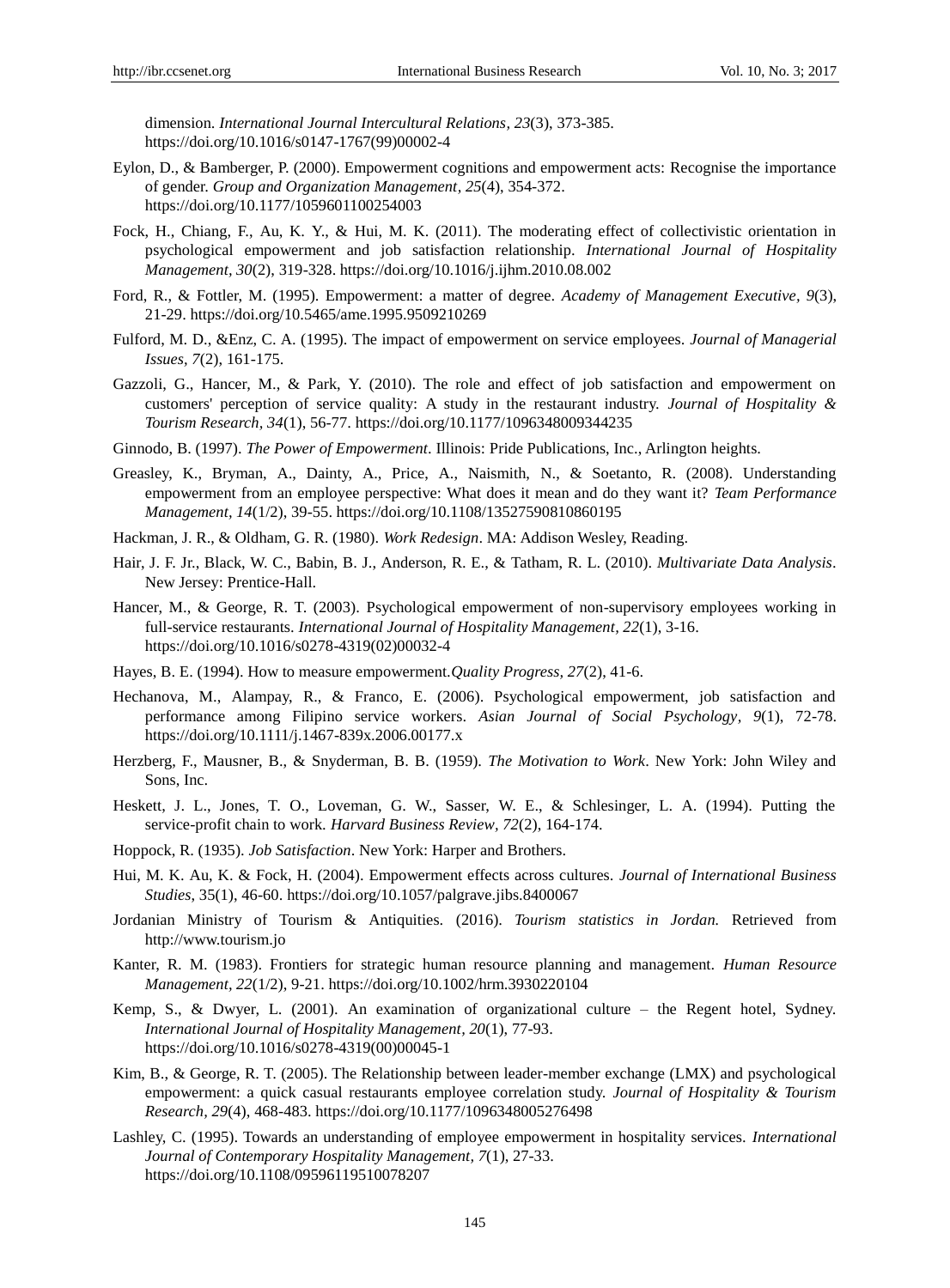- Lashley, C. (1999). Employee empowerment in services: A framework for analysis. *Personnel Review, 28*(3), 169-191.<https://doi.org/10.1108/00483489910264570>
- Lashley, C. (2001). *Empowerment HR Strategies for Service Excellent*. Oxford: Linacre House, Jordan Hill, Elsevier Butterworth Heinemann.
- Lee, M., &Koh, J. (2001). Is empowerment really a new concept? *The international Journal of Human Resource Management, 12*(4), 684-695.<https://doi.org/10.1080/09585190122134>
- Locke, E. A. (1976). The nature and consequences of job satisfaction. In M. D. Dunnetter, Handbook of industrial and organizational psychology. Chicago: Rand-McNally.
- Mainiero, L. A. (1986). Coping with powerlessness: The relationship of gender and job dependency to empowerment-strategy usage. *Administrative Science Quarterly, 31*(4), 633-653. <https://doi.org/10.2307/2392967>
- Meihem, Y. (2004). The antecedents of customer-contact employees" empowerment. *Employee Relations, 26*(1), 72-93.<https://doi.org/10.1108/01425450410506913>
- Mullins, L. J. (1998). *Managing People in the Hospitality Industry* (3rd ed.). Harlow: Addison Wesley Longman Limited.
- Patah, M. et al. (2009). The influence of psychological empowerment on overall job satisfaction of front office receptionists. *International Journal of Business and Management, 4*(11), 167-176. <https://doi.org/10.5539/ijbm.v4n11p167>
- Pelit, E. Ozturk, Y., & Arslanturk, Y. (2011). The effects of employee empowerment on employee job satisfaction A study on hotels in Turkey. *International Journal of Contemporary Hospitality Management, 23*(6), 784-802.<https://doi.org/10.1108/09596111111153475>
- Rafiq, M., & Ahmed, P. K. (1998).A customer-oriented framework for empowering service employees. *Journal of Services Marketing, 12*(5), 279-396. <https://doi.org/10.1108/08876049810235423>
- Randolph, W. A. (1995). Navigating the journey to empowerment. *Organizational Dynamics, 23*(4), 19-32. [https://doi.org/10.1016/0090-2616\(95\)90014-4](https://doi.org/10.1016/0090-2616(95)90014-4)
- Randolph, W. A. (2000). Re-thinking empowerment: Why is it so hard to achieve? *Organizational Dynamics*, *29*(2), 94-107. [https://doi.org/10.1016/s0090-2616\(00\)00017-6](https://doi.org/10.1016/s0090-2616(00)00017-6)
- Randolph, W. A., & Sashkin, M. (2002). Can organisational empowerment work in multinational settings? *Academy of Management Executive, 16*(1), 102-115. <https://doi.org/10.5465/ame.2002.6640205>
- Robbins, S. P., & Coulter, M. (1996). *Management*. NJ: Prentice Hall, Upper Saddle River.
- Salazar, J., Pfaffenberg, C., & Salazar, L. (2006). Locus of control vs. employee empowerment and the relationship with hotel managers" job satisfaction. *Journal of Human Resources in Hospitality & Tourism*, *5*(1), 1-16. [https://doi.org/10.1300/j171v05n01\\_01](https://doi.org/10.1300/j171v05n01_01)
- Sashkin, M. (1984). Participative management is an ethical imperative. *Organizational Dynamics, 12*(4), 5-22. [https://doi.org/10.1016/0090-2616\(84\)90008-1](https://doi.org/10.1016/0090-2616(84)90008-1)
- Schlessinger, L. A., & Heskett, J. L. (1991). Breaking the cycle of failure in services.*Sloan Management Review*, *23*(3), 17-28.
- Seibert, S. E., Silver, S. R., & Randolph, W. A. (2004). Taking empowerment to the next level: A multiple-level model of empowerment performance, and satisfaction. *Academy of Management Journal, 47*(3), 332-349. <https://doi.org/10.2307/20159585>
- Sigler, T. H., & Pearson, C. M. (2000). Creating an empowering culture: Examining the relationship between organizational culture and perceptions of empowerment. *Journal of Quality Management, 1,* 27-52. [https://doi.org/10.1016/s1084-8568\(00\)00011-0](https://doi.org/10.1016/s1084-8568(00)00011-0)
- Smith, P. C., Kendall, L., & Hulin, C. L. (1969). *The Measurement of Satisfaction Work and Retirement*. Chicago: Rand McNally.
- Spector, P. (1985). Measurement of human service staff satisfaction: Development of the job satisfaction survey. *American Journal of Community Psychology, 13*(6), 693-713. https://doi.org/10.1007/bf00929796
- Spector, P. E. (1997). *Job Satisfaction: Application, Assessment, Causes, and Consequences*. California: Sage Publications, Inc.<https://doi.org/10.4135/9781452231549>